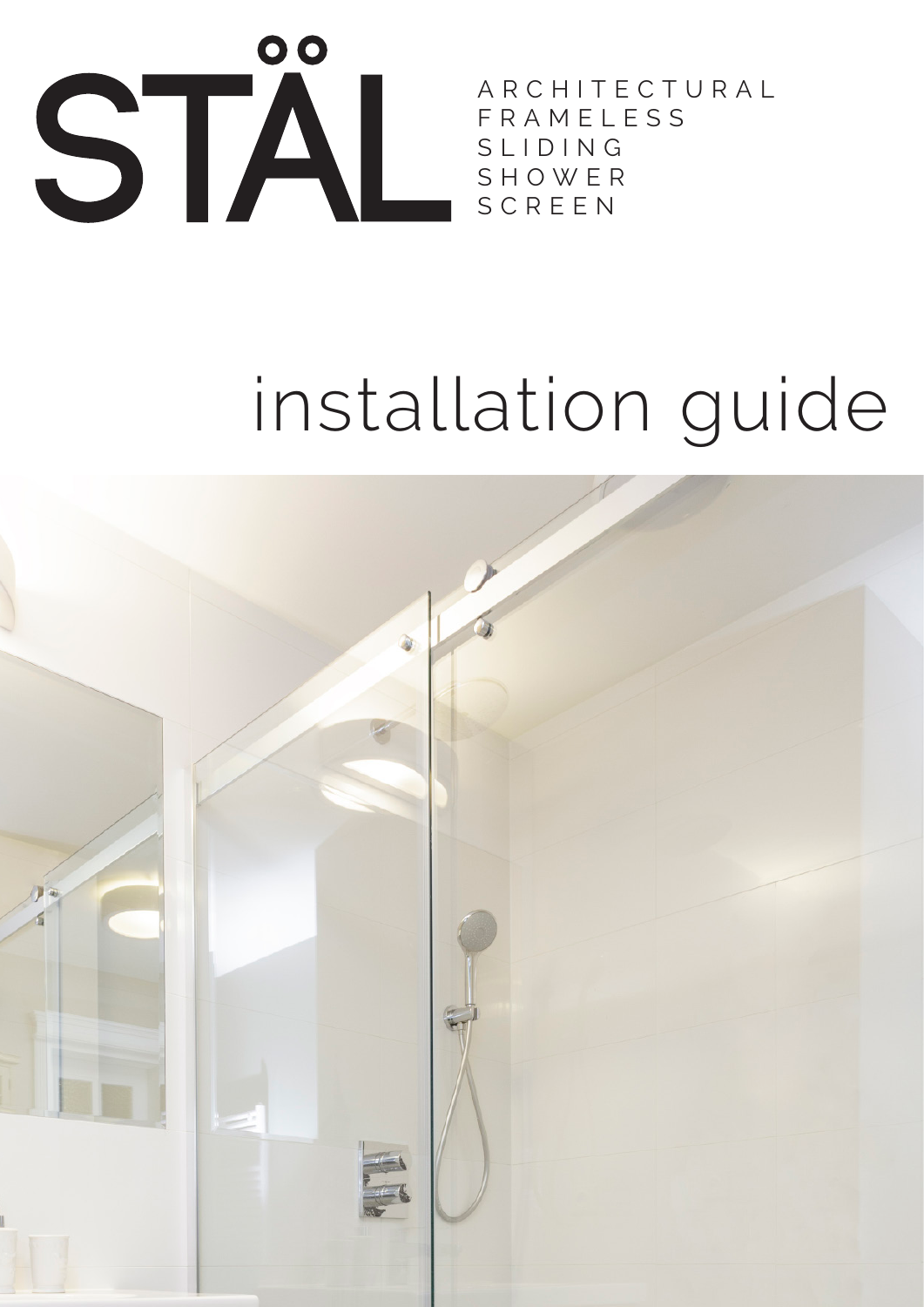









rail connectors





1x Floor guide 2x Rail wall



1650mm

2x Door stabiliser guides

brackets

#### **PRE-DRILLED RAIL**

- Polish finish
- SS304
- 30mm H x 10mm W
- Code: STAL-RAIL-1650 (1650mm L) STAL-RAIL-1950 (1950mm L)

#### **WALL BRACKET**

- Chrome plated solid brass
- Use to install fixed glass panels to wall

Code: P-WB . . . . . . . . . . . .

### **SLIMLINE RAIL WALL BRACKET**

- Polish finish SS304
- Only required if using a 650mm wide modular fixed glass panel

Code: STAL-RWBS

#### **DOOR BUMPER STOPPER**

• 2130mm L - PVC • Suits 10mm glass Code: STAL-D10-2130

. . . . . . . . . . . . . . . . .



#### **BOSTIK 6S SILICONE**

1950mm

- 300g tube
- Translucent finish
- High performance neutral cure silicone sealant with mould inhibitor

Code: P-S-6S



**1**<br>122mm

175mm

590mm

590mm

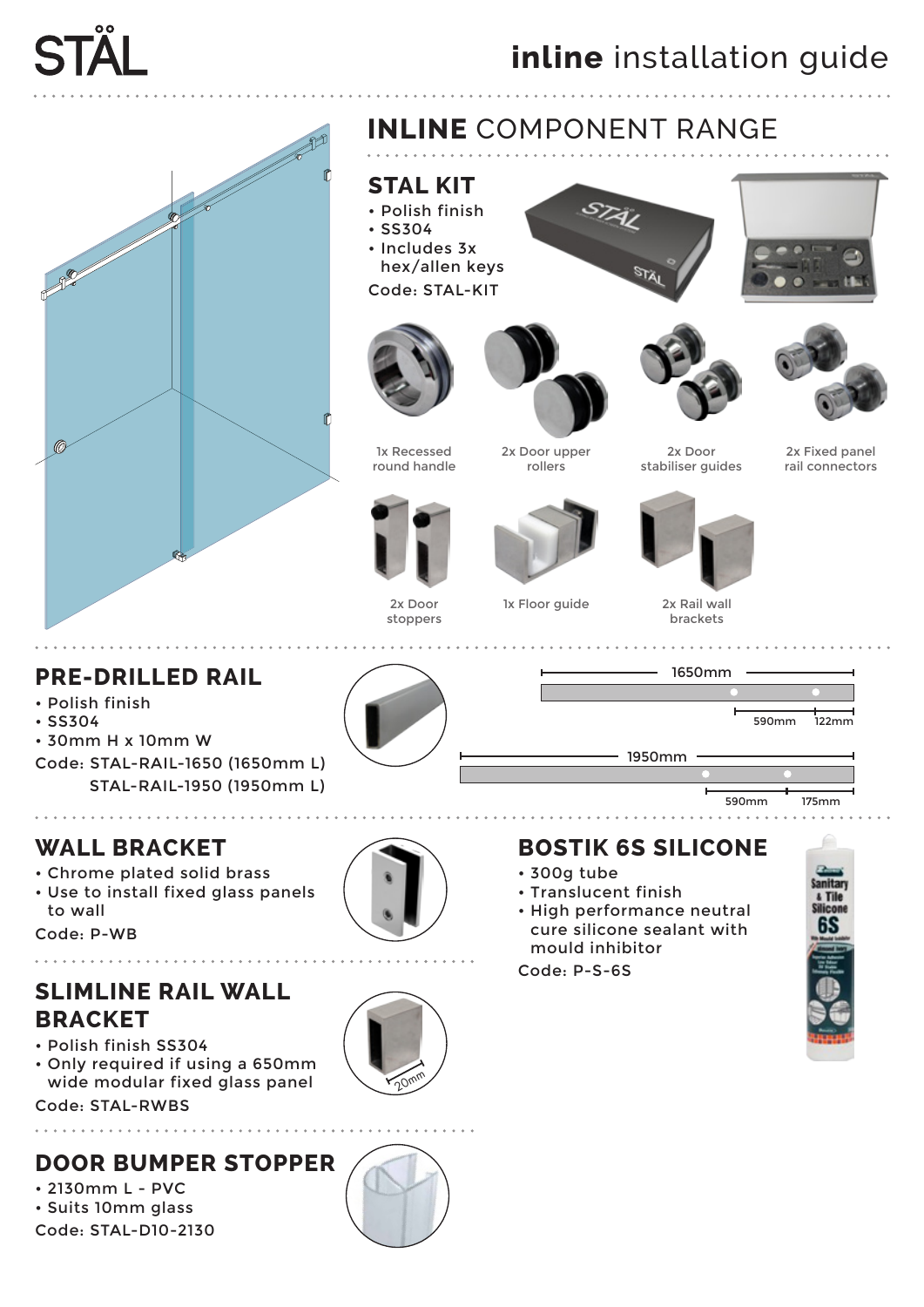# $0<sub>0</sub>$

|                      | <b>OVERALL WIDTH (mm)</b> |           |           |           |           |           |           |           |
|----------------------|---------------------------|-----------|-----------|-----------|-----------|-----------|-----------|-----------|
| <b>CODE</b>          | 1200-1240                 | 1240-1340 | 1340-1440 | 1440-1540 | 1540-1640 | 1640-1740 | 1740-1840 | 1840-1940 |
| <b>STAL-D-0600</b>   |                           |           |           |           |           |           |           |           |
| <b>STAL-F-0650</b>   |                           |           |           |           |           |           |           |           |
| <b>STAL-D-0700</b>   |                           |           |           |           |           |           |           |           |
| <b>STAL-F-0750</b>   |                           |           |           |           |           |           |           |           |
| <b>STAL-D-0800</b>   |                           |           |           |           |           |           |           |           |
| <b>STAL-F-0850</b>   |                           |           |           |           |           |           |           |           |
| <b>STAL-D-0900</b>   |                           |           |           |           |           |           |           |           |
| <b>STAL-F-0950</b>   |                           |           |           |           |           |           |           |           |
| <b>STAL-D-1000</b>   |                           |           |           |           |           |           |           |           |
| <b>STAL-KIT</b>      |                           |           |           |           |           |           |           |           |
| <b>P-WB</b>          | x2                        | x2        | x2        | x2        | x2        | x2        | x2        | x2        |
| <b>STAL-D10-2130</b> |                           |           |           |           |           |           |           |           |
| STAL-RAIL-1650       |                           |           |           |           |           |           |           |           |
| STAL-RAIL-1950       |                           |           |           |           |           |           |           |           |
| <b>STAL-RWBS</b>     |                           |           |           |           |           |           |           |           |
| $P-S-6S$             |                           |           |           |           |           |           |           |           |

\*REFER TO CATALOGUE FOR OPENING WIDTHS AND OVERLAPS

. . . . . . . . . . . . . . . . . . .

### **OPTIONAL EXTRA COMPONENTS**

#### **WATER BAR**

• Polished aluminium

 $\frac{1}{2}$ 

- 10mm H x 10mm W x 1450mm L
- Silicone to floor in front of door
- Code: STAL-BAR-1450-P

#### **OFFSET WALL BRACKET**

- Chrome plated solid brass
- Use to install fixed glass panels to wall

Code: PB-WB-O



#### **WATER SEAL**

- 2130mm L PVC
- 26mm long PVC fin
- Fits to 10mm thick fixed panel Code: STAL-FP10-2130



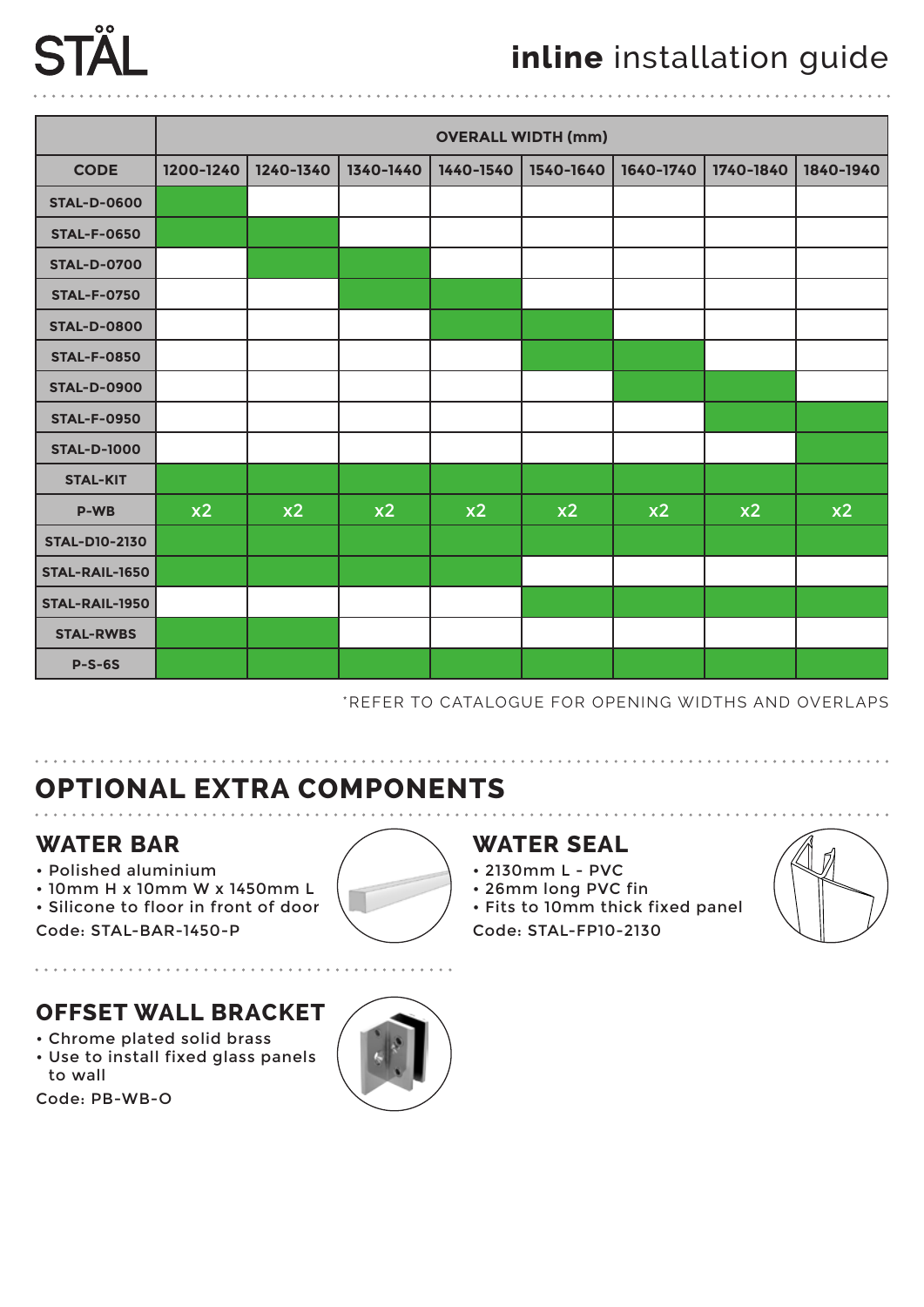# $\overline{\mathbf{o}}$

# **inline** installation guide

# **TOOLS REQUIRED CAUTION!**

Select left or right handing of door panel

- Cordless drill
- Ø8mm masonry drill bit
- Hacksaw

**1**

**2**

• Screwdriver

. . . . . . . . . . .

- Pencil
- Tape measure
- Level • Silicone gun









Fit the two fixed panel wall brackets (P-WB) to the opposite wall to the door opening



**3 4** Rotate the floor guide to suit left or right handing door opening



Using the grub screw, attach the floor guide to the bottom leading corner of the fixed panel

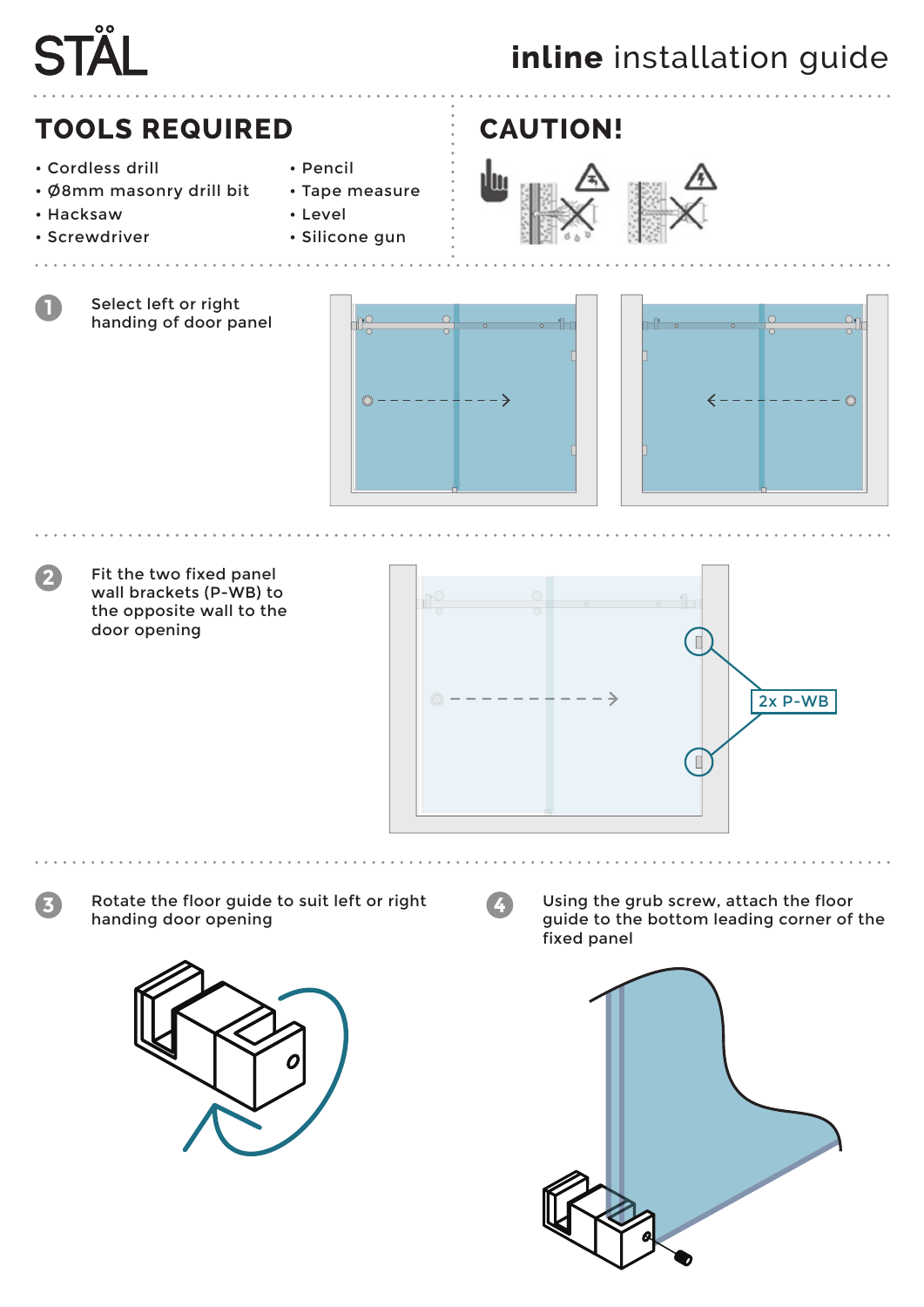

**5**

**6**

**7**

# **inline** installation guide

#### Fit fixed panel to wall brackets

NOTE: Check floor level. If floor is not level, fit glass ensuring it is level to the highest side





Fit the internal block of the first wall bracket inline with the fixed panel top holes



Fit the internal block of the second wall bracket to opposite wall ensuring it is level with the first block

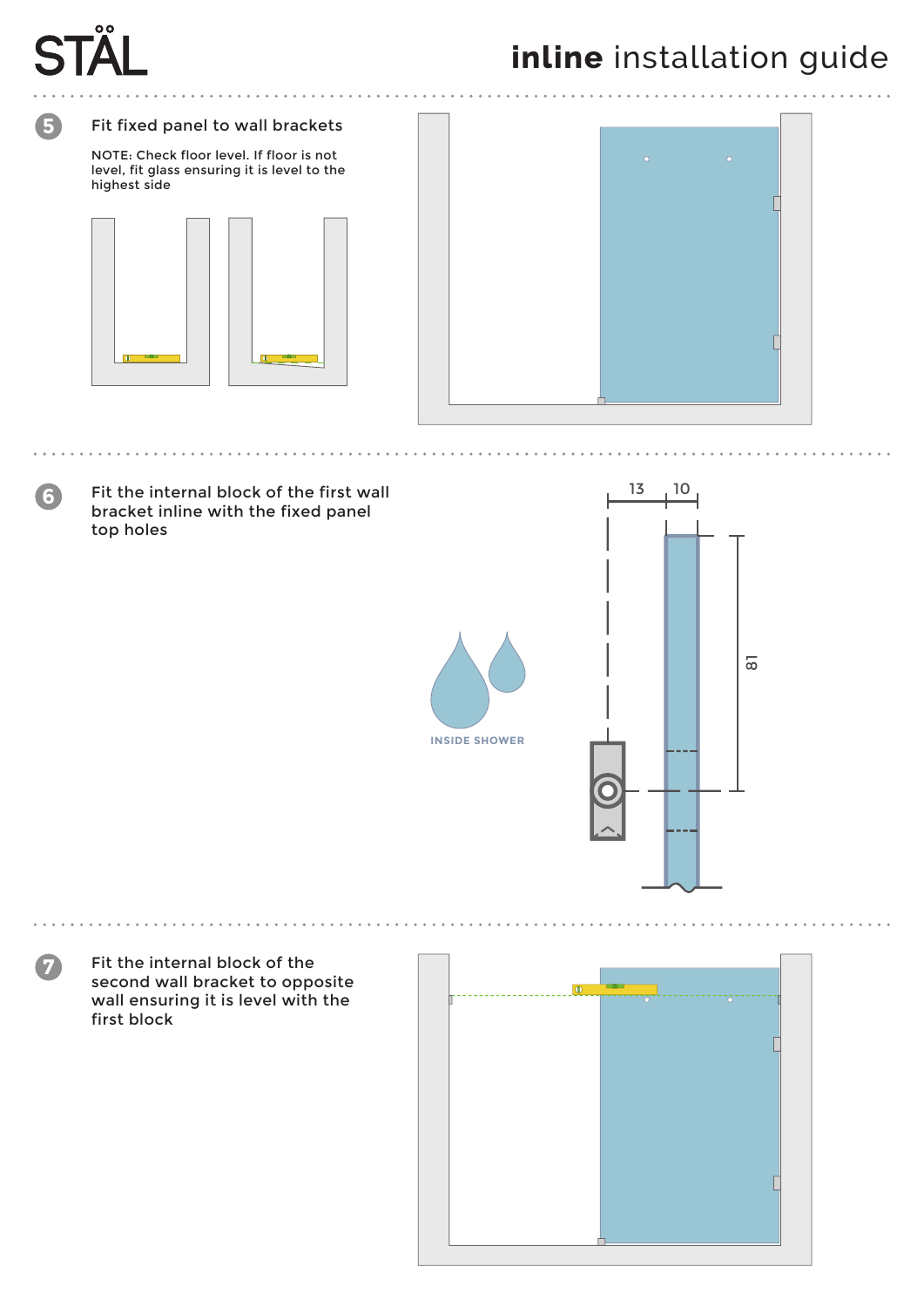# **inline** installation guide

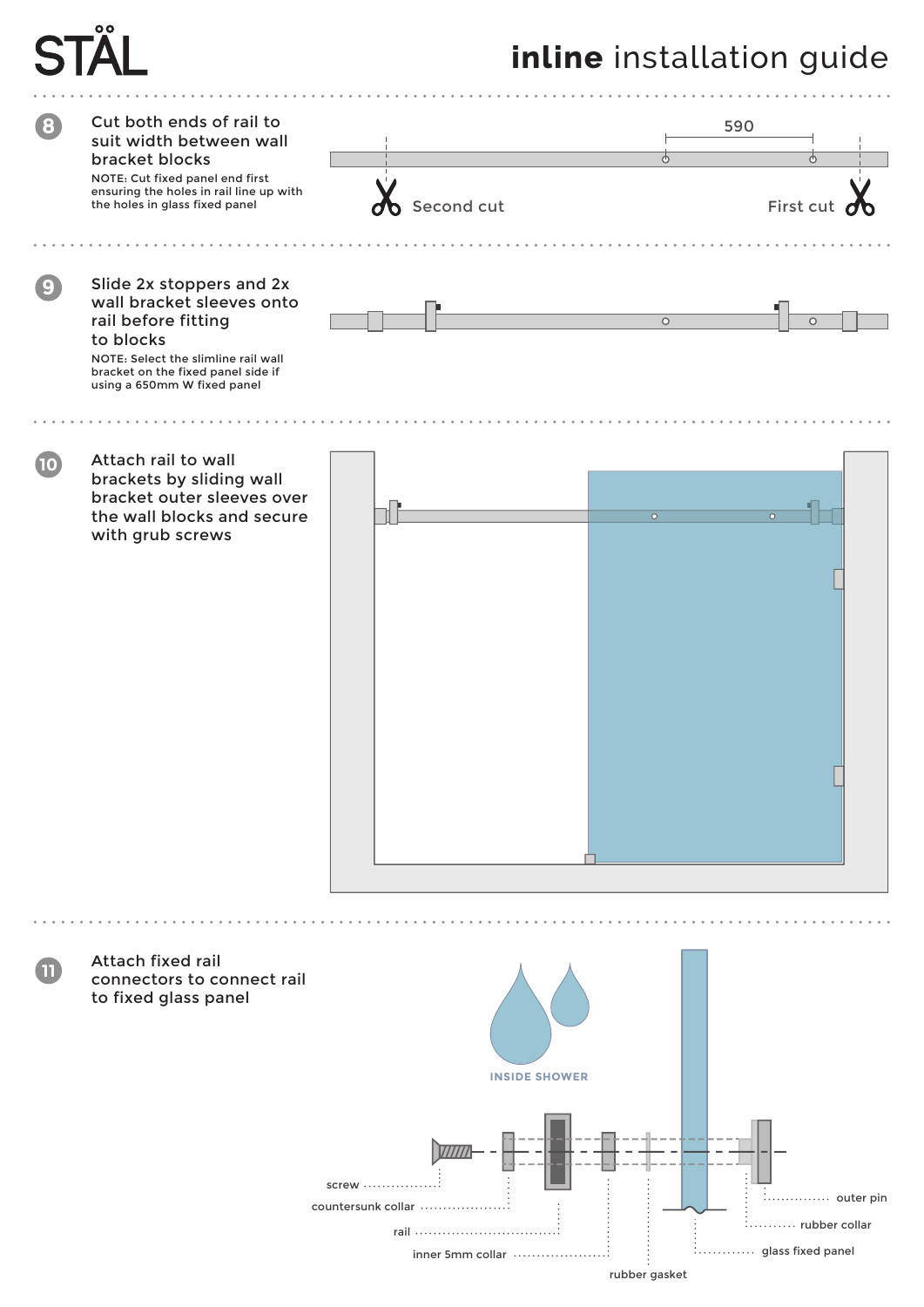# $\overline{\mathbf{o}}$

# **inline** installation guide

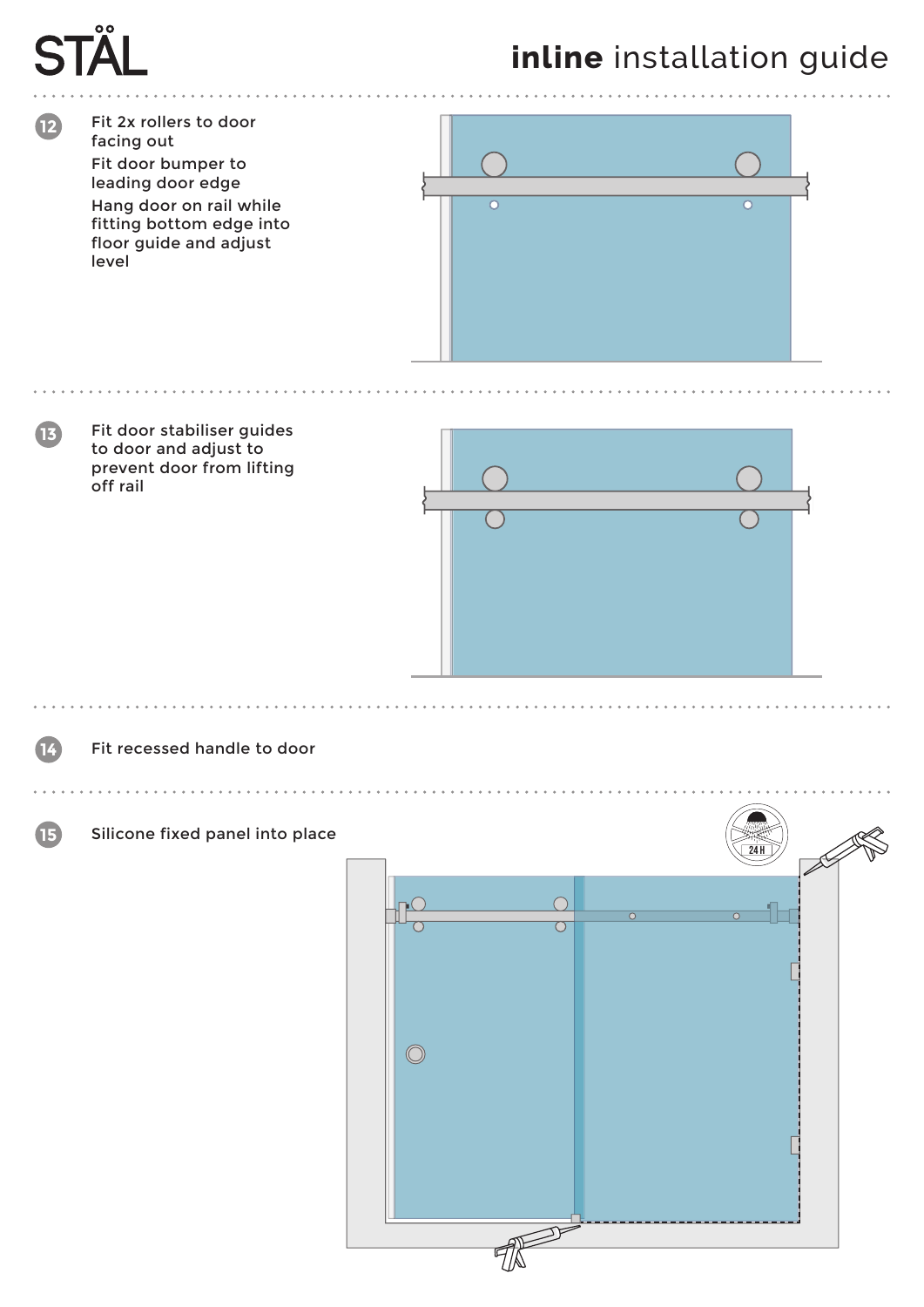

# **RETURN** COMPONENTS

#### **WALL BRACKET x2**

- Chrome plated solid brass
- Use to install fixed glass panels to wall

#### Code: P-WB

. . . . . . . . .

#### **90° GLASS BRACKET x1**

- Polish finish SS304
- Required when installing with a glass return panel

Code: STAL-90J

#### **BOSTIK 6S SILICONE**

- 300g tube
- Translucent finish
- High performance neutral cure silicone sealant with mould inhibitor

Code: P-S-6S



### **RETURN PANEL MEASURING TIPS**



- Return panel width measured from wall to front face of front/fixed inline panel
- If using a wall bracket to affix return panel to wall, a deduction needs to be made to the glass return panel width to allow for bracket gap (commonly 3mm to 5mm)



• When measuring "W" for a configuration with a return panel, width is measured from wall to inside edge of 10mm thick return panel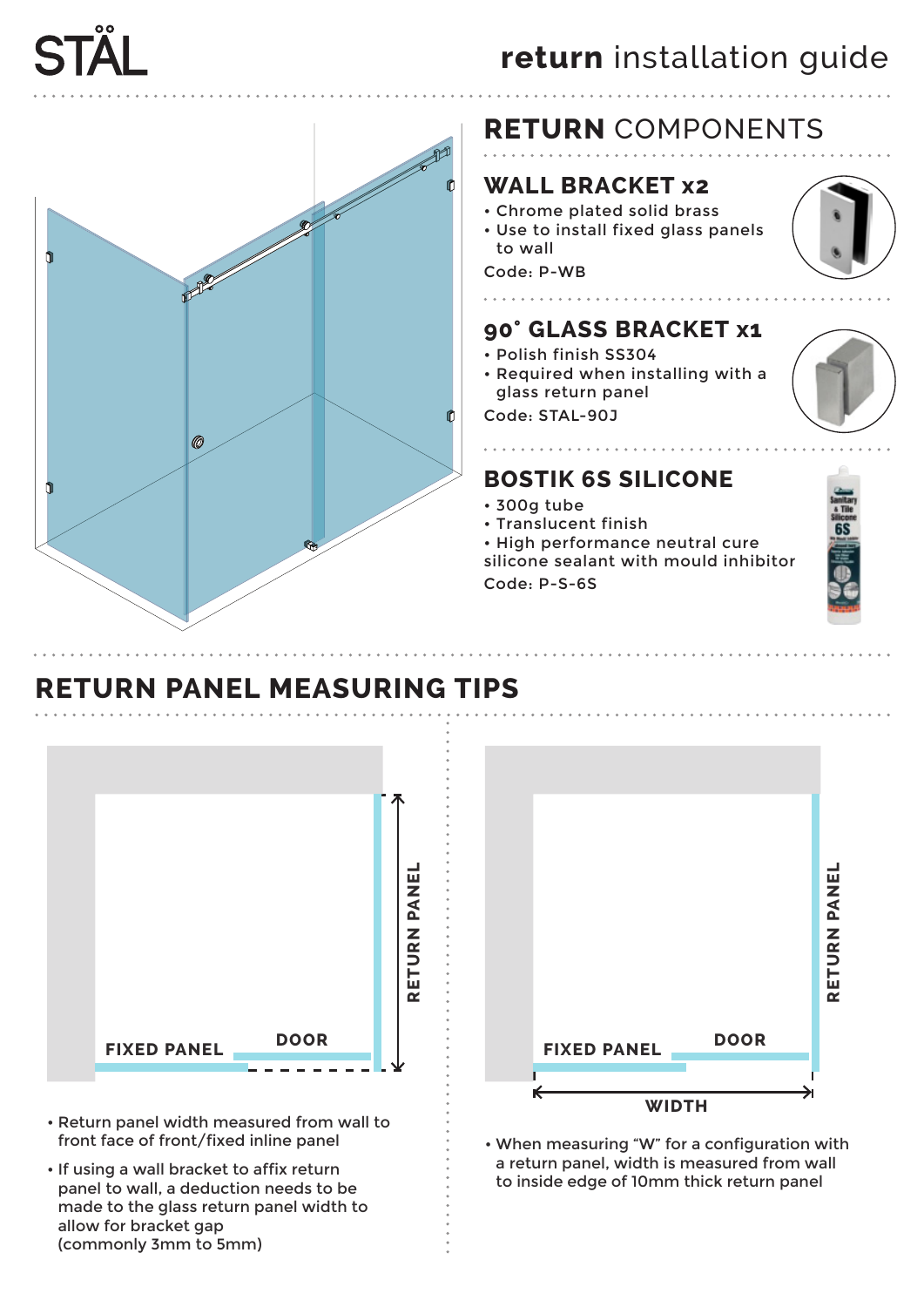# $\overline{00}$ **STA**

# **return** installation guide

### **TOOLS REQUIRED CAUTION!**

- Cordless drill
- Pencil

• Level

• Tape measure

• Silicone gun

- Ø8mm masonry drill bit
- Hacksaw

**1**

• Screwdriver

. . . . . . . . .

Fit return panel wall brackets at the same height as fixed panel wall brackets







Fit return panel to wall **2** brackets and pack leading edge to avoid glass on tile NOTE: Check floor level. If floor is not level, fit glass ensuring it is level to the highest side Reader of the Contract of